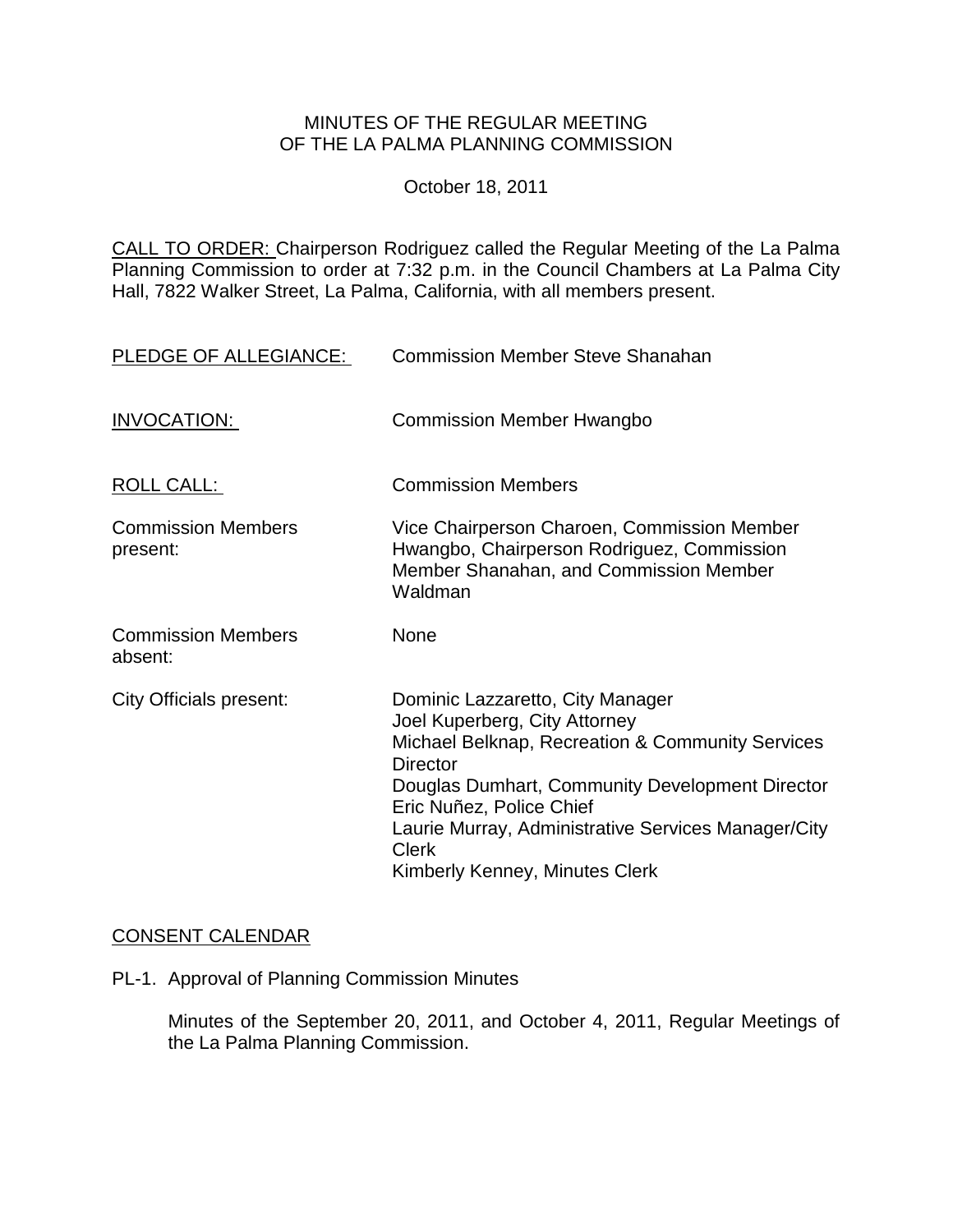Commission Member Waldman made a motion to Consent Calendar Item PL-1.

The motion was seconded by Commission Member Shanahan and carried on the following vote:

- AYES: Vice Chairperson Charoen, Commission Member Hwangbo, Chairperson Rodriguez, Commission Member Shanahan, and Commission Member Waldman
- NOES: None

# [PUBLIC HEARINGS](http://lapalma.granicus.com/MediaPlayerFrameHandler.php?view_id=&clip_id=619&meta_id=78994)

- PL-2. [Implementation of Housing Element Program No. 11, an Ordinance Amending](http://lapalma.granicus.com/MediaPlayerFrameHandler.php?view_id=&clip_id=619&meta_id=78995)  [Chapter 26 of the La Palma City Code Pertaining to Density Bonuses in](http://lapalma.granicus.com/MediaPlayerFrameHandler.php?view_id=&clip_id=619&meta_id=78995)  [Residential Districts](http://lapalma.granicus.com/MediaPlayerFrameHandler.php?view_id=&clip_id=619&meta_id=78995) 
	- a) [Chairperson Rodriguez opened the Public Hearing at 7:32.m.](http://lapalma.granicus.com/MediaPlayerFrameHandler.php?view_id=&clip_id=619&meta_id=78996)
	- b) [Community Development Intern Raphael Garcia gave the Staff Report.](http://lapalma.granicus.com/MediaPlayerFrameHandler.php?view_id=&clip_id=619&meta_id=78997)

Commission Member Waldman asked for clarification that if the City does not adopt the Ordinance it is still subject to the law.

City Attorney Kuperberg responded that the Density Bonus Legislation is self-executing but adopting it does allow for implementation measures that will make the process simpler for the City and its applicants.

c) [Public Input:](http://lapalma.granicus.com/MediaPlayerFrameHandler.php?view_id=&clip_id=619&meta_id=78998) 

Cheryl Papas, 5272 Duke Drive, addressed the City Council regarding her opposition to the proposed Ordinance and her opposition to the State mandating it.

Discussion ensued regarding the Ordinance only mandating density bonuses; that the Ordinance is structured so that a Developer can receive a density bonus in exchange for affordability; that the Ordinance is not for any particular project, but for projects city-wide; that the City has the authority to review projects and regulate their development; and that the Ordinance is a State requirement.

- d) [Chairperson Rodriguez closed the Public Hearing at 7:45 p.m.](http://lapalma.granicus.com/MediaPlayerFrameHandler.php?view_id=&clip_id=619&meta_id=78999)
- e) [Commission Comments and Questions](http://lapalma.granicus.com/MediaPlayerFrameHandler.php?view_id=&clip_id=619&meta_id=79000)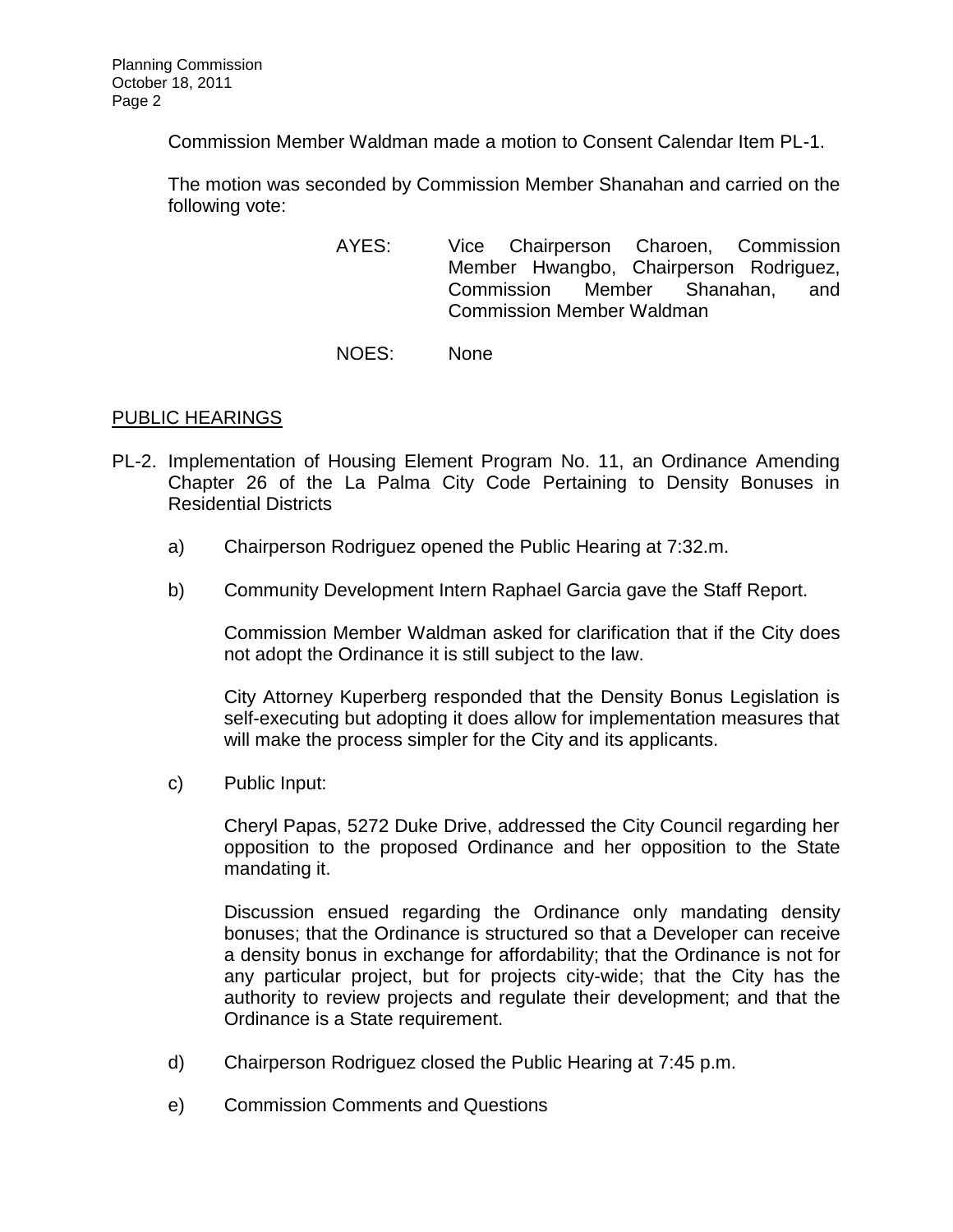Further discussion ensued with Commission Member Hwangbo stating that he would not support the proposed Ordinance in protest to the State imposing laws on local government.

f) Adopt a Resolution recommending that the City Council adopt a Negative Declaration for, and approve, an Ordinance amending Chapter 26 of the La Palma City Code pertaining to Density Bonuses within residential districts.

Resolution No. PC 2011-05 adopting a Negative Declaration for, and approval of, an Ordinance amending Chapter 26 of the La Palma City Code pertaining to Density Bonuses within residential districts.

Commission Member Shanahan made a motion to adopt Resolution No. PC 2011-05 adopting a Negative Declaration for, and approve, an Ordinance amending Chapter 26 of the La Palma City Code pertaining to Density Bonuses within residential districts.

The motion was seconded by Commission Member Waldman and carried on the following vote:

- AYES: Vice Chairperson Charoen, Chairperson Rodriguez, Commission Member Shanahan, and Commission Member Waldman
- NOES: Commission Member Hwangbo

## REGULAR ITEMS

None Scheduled.

#### [ADJOURNMENT](http://lapalma.granicus.com/MediaPlayerFrameHandler.php?view_id=&clip_id=619&meta_id=79073)

Chairperson Rodriguez adjourned the Regular Meeting of the La Palma Planning Commission at 7:47 p.m.

> Ralph D. Rodriguez **Chairperson**